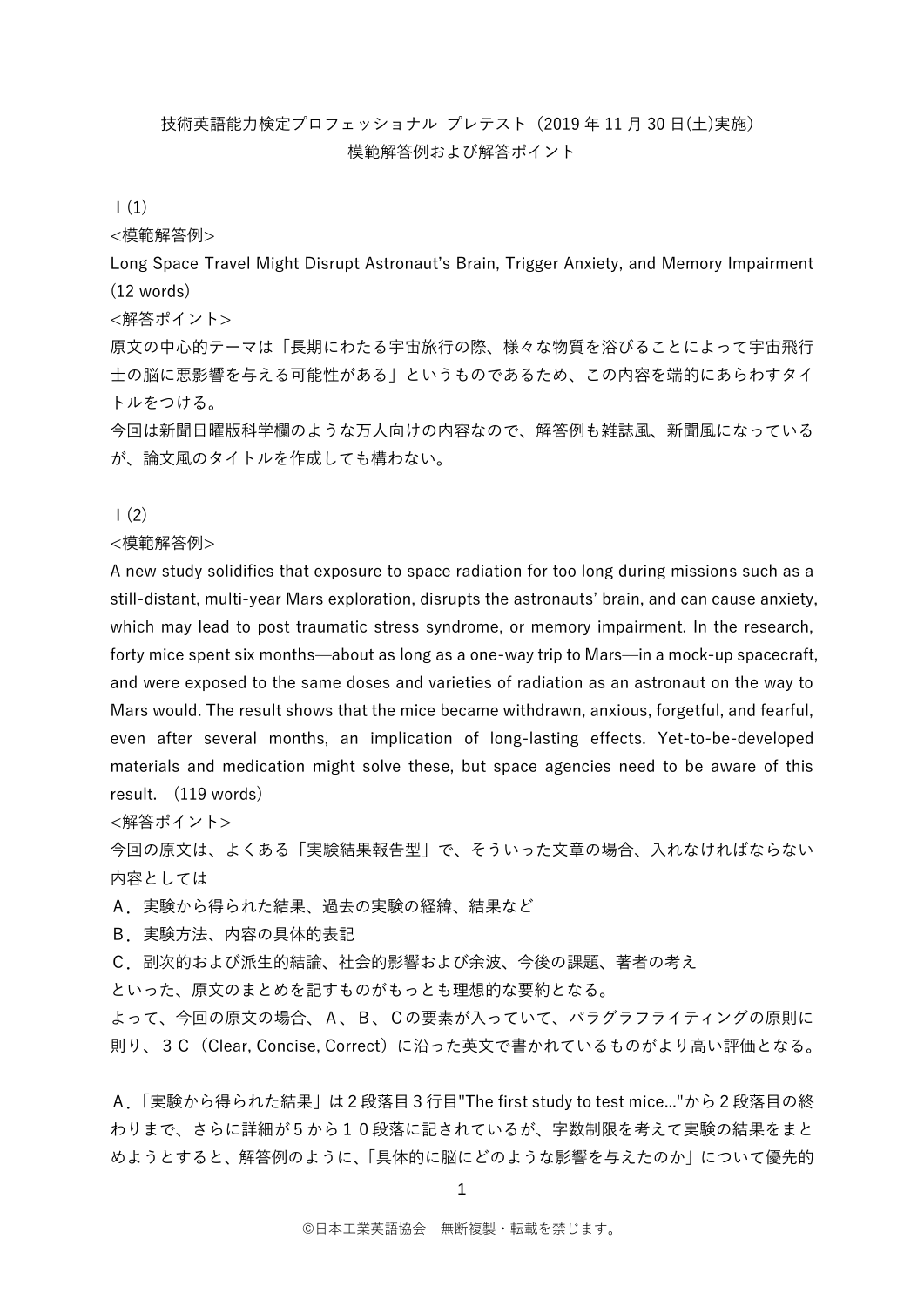に書かなければならない。

B.「実験方法、内容の具体的表記」は第3段落、および第4段落に書いてある。「火星に行く宇 宙飛行士が置かれる環境下でラットを使用して実験した」ということを要約文に入れる必要があ る。解答例にあるように、要約文を一読して、だいたいどのような実験だったのかを読者が想起 できるよう、実験方法が記述されている。

C.今回の原文では、著者は結論として、12 段落、13 段落目に2人の研究者の意見を最後に記 し、今後の長期的な展望としている。この内容が、要約文の結論としてまとめられている。

語数については、指定 word 数の±10%の範囲内で書かれている。

Ⅱ

<模範解答例>

An electromagnet is a magnet in which a magnetic field is produced by an electric current. It is a coil of wire, usually copper wire or enamel wire, wound around a core of soft iron or steel. The core is strongly magnetized when the current goes through the coil. Turning the electric current off makes the magnetic force completely disappear. Electromagnets may be portative (designed only for holding a material) or tractive (designed to exert force over some distance and move something). For instance, a lifting magnet is a portative electromagnet. Tractive electromagnets are used in practically every electrical device that has moving parts, ranging from huge motors to tiny relays.

<解答ポイント>

- 電磁石の基礎知識を理解し、訳されている。
- 「軟鉄」と「鋼鉄」、iron と steel が、区別して訳されている。
- 「運搬用」と「牽引用」の意味を正しく理解して、それぞれの違いが分かりやすく対比され ている(パラレリズムのある文になっていれば、より高い評価となる)。 運搬用: portative、holding がよい。transport/transportation を使っている場合、「牽引し て運搬するのでは?牽引用との違いは?」という疑念を読者に持たせない処置が必要となる。 牽引用: tractive, traction, tow, towing
- 「ある一定の距離まで力を及ぼして・・・」が正しく表現されている。
- 「流れると磁化し、切れると磁化が消える」というロジックがわかりやすく表現されている。
- 冠詞・他動詞自動詞・可算不可算・形容詞と副詞の混同等、基本的なミスが多い解答は、内 容に応じて減点となる。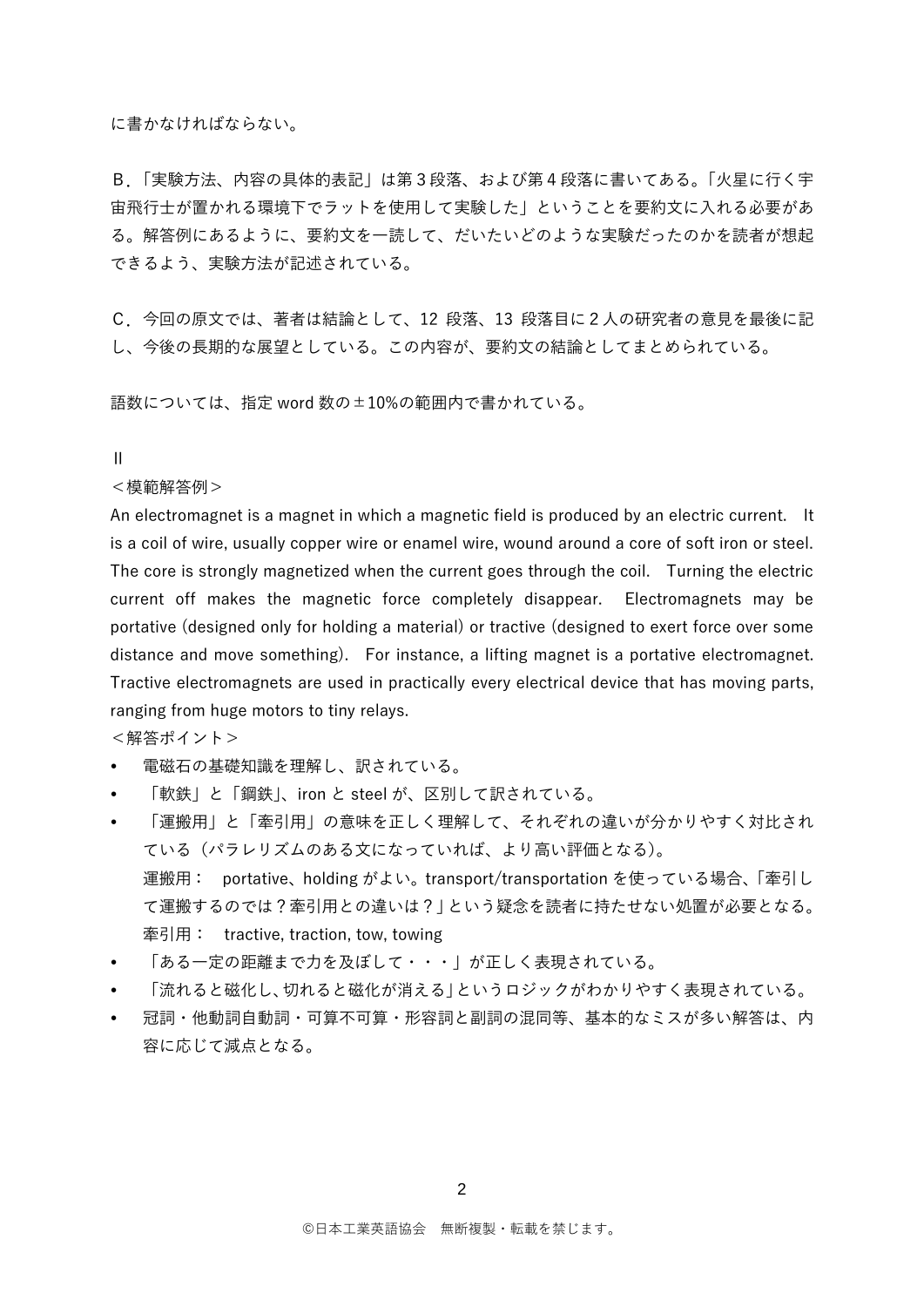Ⅲ

<模範解答例>

Hinoki is a very useful tree as a construction material. When used as wood, it has high durability and tends to be resistant to water and moisture. Furthermore, it is highly resistant to fungi and insects. It is easy to dry, not very hard, and sticky, so it is easy to process. However, hinoki is not necessarily an all-purpose tree that can be used for anything because it is not suitable for applications that require hardness. Hence, it is essential to use it in applications that match its characteristics. (89 words)

<解答ポイント>

# 内容

- 一文目のトピックセンテンスが訳されている。
- ヒノキの建築材としての有用な特長が適切な語句で簡潔に訳されている。
- 前半でヒノキの特長を述べた後、逆接の接続語句を用いて欠点を述べ、最後にまとめるとい う論理展開になっている。

文法・表現

- 単純ミス(冠詞、スペル、三単現など)、一般的な文法・表現ミス、そして大きなミス(誤訳、 構文や文法の根本的ミス)など、内容に応じて減点となる。
- 3C およびパラグラフライティング
- 3C (Clear, Concise, Correct)に沿った英文で書かれている。
- 接続詞等を適切に使用して、文と文の流れが自然な英文になっている。

語数

指定 word 数の±10%の範囲内で書かれている。

#### $IV(1)$

<模範解答例>

If there is no topic sentence, the reader will not be able to find out what the paragraph is about quickly. The reader must read the paragraph through to grasp the meaning, which may hinder comprehension efficiency.

<解答ポイント>

トピックセンテンスがないと、読者がパラグラフのテーマを理解するのに時間がかかる、あるい は、興味のないパラグラフを飛ばして必要な情報だけを素早く得ることができない、という内容 で1つ書かれていればよい。

#### $IV(2)$

<模範解答例>

This pattern is appropriate primarily in education—for situations where you expect the reader to digest every word of the paragraph so that that person really understands its meaning. (This pattern is also appropriate if you want to soften a blow before delivering bad news.)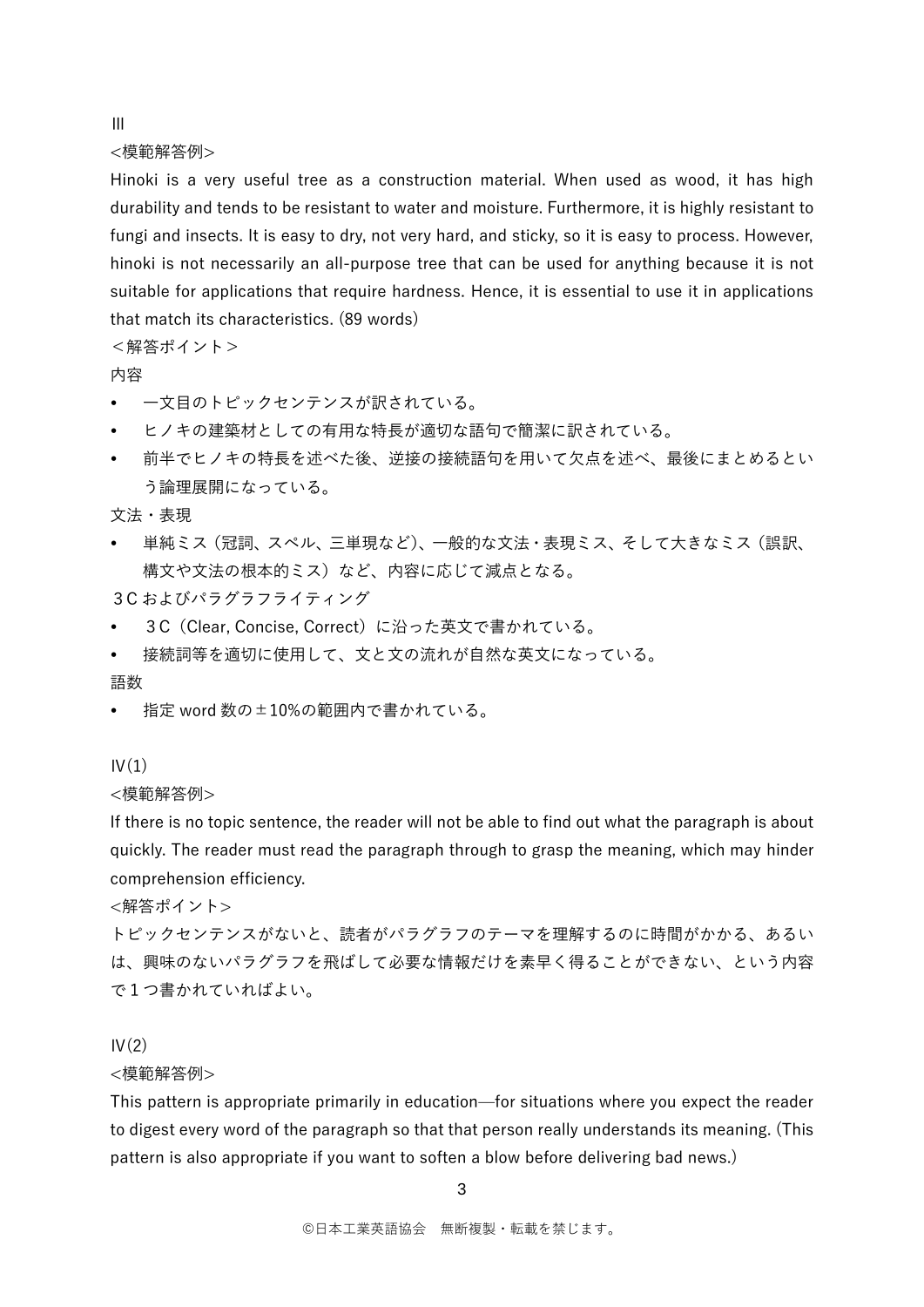<解答ポイント>

読者の理解を得るために詳細な状況説明が必要な場合、言いにくいことを告げる場合、段階的に 結論を導く場合、帰納的に結論を述べる場合などから、1つ具体例が書かれていればよい。

 $IV(3)$ 

<模範解答例>

(Topic Sentence) The brain always changes throughout a lifetime.

(Rewrite the paragraph)

Neuroscientists call it plasticity. When you learn how to juggle or use a new phone app, subtle changes occur at synapses, the sites where nerve signals travel between neurons. Mastering a new skill brings about biochemical changes in a neuron, which results in either stronger or weaker transmission across synapses. This simple type of plasticity persists throughout a lifetime. A person can always learn new things.

<解答ポイント>

- トピックセンテンス 本文中の2つの plasticity をヒントに、脳が常に変化することが書いてあればよい。
- リライト

原文の冗長な個所に関して、語句の削除と簡潔または適切な語句の観点でリライトする。

補足)

- 解答例の which results in は、resulting in と、分詞にしてもよい。
- 解答例の"........ at synapses, the sites......"は、"........at synapses—the sites....."とダッシ ュにしてもよい。あるいは、"at synapses, where nerve signals....." と続けてもよい。

# $V(1)$

<模範解答例>

- "Few restrictions" does not sound right. It implies the restrictions are negligible, but in fact they are not.
- The use of "will" in the first bulleted item is wrong. It implies a certainty, but the original Japanese only refers to a possibility.
- "Consent," unlike its Japanese katakana counterpart, does not mean a wall outlet.
- It looks as if "the service life" is the subject of "become the cause of accident." According to the original Japanese, it is the heating that does it.
- "Use" is used intransitively. It needs to be used transitively, that is, with an object.
- "Oil and grease" sounds like lubricants used for machinery. "Oil and fat" should be used instead.
- "Hot sand" means heated tiny particles of stone in English. "Hot sandwich" should be used instead.